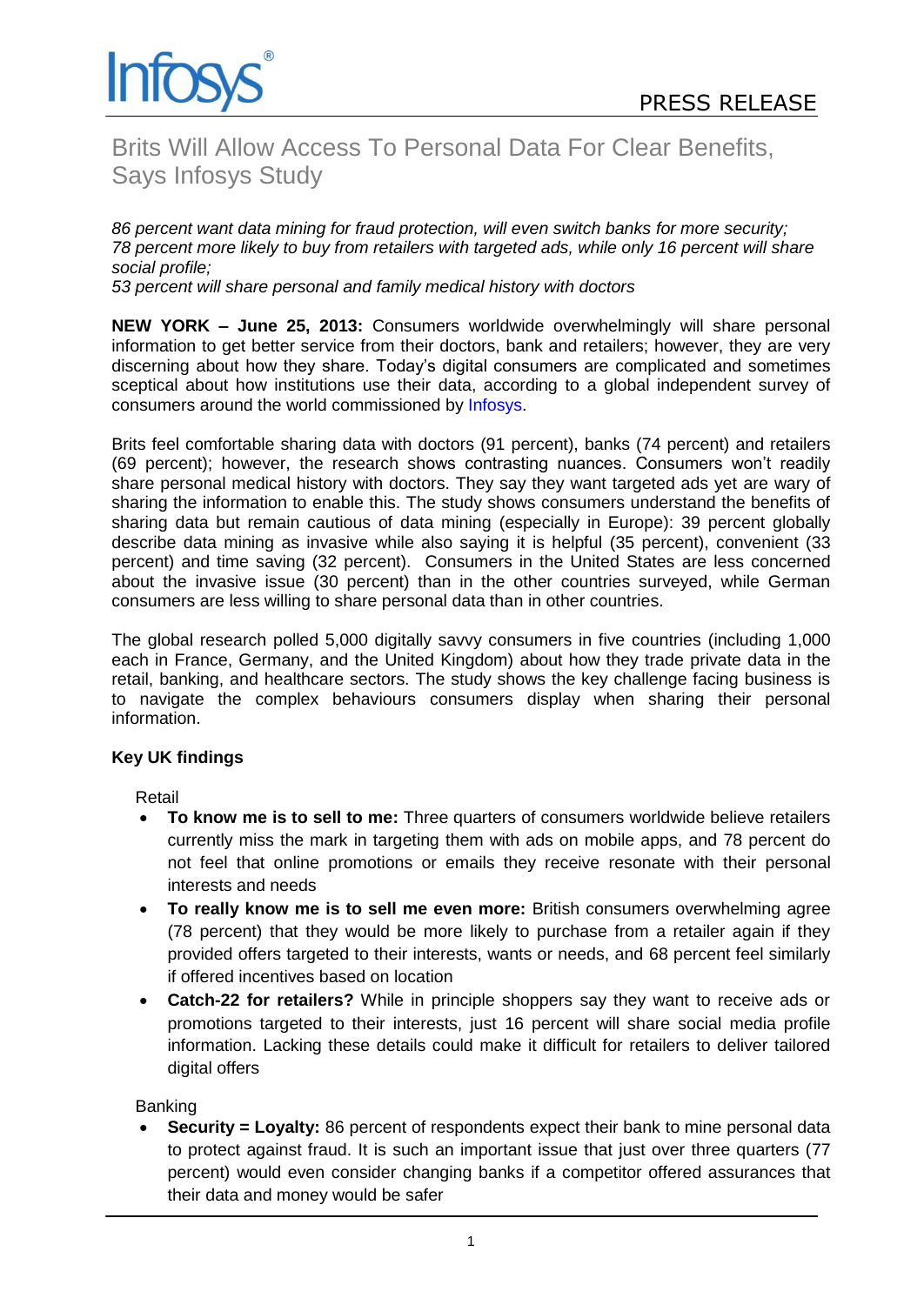

- **Digital communication conundrum:** There is a communications challenge for banks: 60 percent of consumers want banks to communicate with them about their account or transaction information via alerts to mobiles or smart phones; however only 28 percent frequently share information on these devices
- **Are banks reassuring customers enough?** Despite these clear concerns about security more than a third of consumers (31 percent) still feel that their current bank or financial institution does not have a clear process for addressing fraudulent issues

Visit [www.infosys.com/digital-consumer-study](http://www.infosys.com/digital-consumer-study) for complete survey results.

## **Quote**

## **Stephen Pratt**, **Managing Partner, Worldwide Consulting and Systems Integration and Executive Council Member at Infosys:**

"This study is a wake-up call to companies about the enormous untapped opportunity to gain greater access to data by clearly communicating "what"s in it for me" to the customer. Our research shows that people will certainly share though they"re very savvy about how they give up their personal information. Companies need to crack the code in mining data effectively to gain consumer trust and clearly articulate the benefit to their customers."

## **Engaging the digital consumer – research methodology**

This comprehensive global research project studied consumer sentiment on big data issues in the retail, financial services, and health care industries in the United States, United Kingdom, France, Germany and Australia. The study polled 1,000 consumers in each country via an online survey for a total global sample of 5,000 adults between the ages of 18 and 69. Independent research firms KRC and Vanson Bourne conducted the study; KRC surveyed the United States between May 3 and 7, 2013 and Vanson Bourne surveyed the remaining countries between May 8 and 22, 2013. To qualify for the survey, respondents had to be active Internet users and indicate that they have made an online purchase during the previous six weeks. The majority of respondents also had to indicate they owned a smartphone or tablet computer.

## **About Infosys**

Infosys is a global leader in business consulting and technology solutions. As a proven partner focused on building tomorrow"s enterprise, Infosys enables clients in more than 30 countries to outperform the competition and stay ahead of the innovation curve.

Ranked in the top tier of Forbes" 100 most innovative companies, Infosys—with \$7.4B in annual revenues and 150,000+ employees—provides enterprises with strategic insights on what lies ahead. We help enterprises transform and thrive in a changing world through strategic consulting, operational leadership and the co-creation of breakthrough solutions, including those in mobility, sustainability, big data and cloud computing.

Visit [www.infosys.com](http://www.infosys.com/) to see how Infosys (NYSE: INFY) is Building Tomorrow's Enterprise® today.

## **Safe Harbor**

Certain statements in this release concerning our future growth prospects are forward-looking statements, which involve a number of risks and uncertainties that could cause actual results to differ materially from those in such forward-looking statements. The risks and uncertainties relating to these statements include, but are not limited to, risks and uncertainties regarding fluctuations in earnings, fluctuations in foreign exchange rates, our ability to manage growth, intense competition in IT services including those factors which may affect our cost advantage,